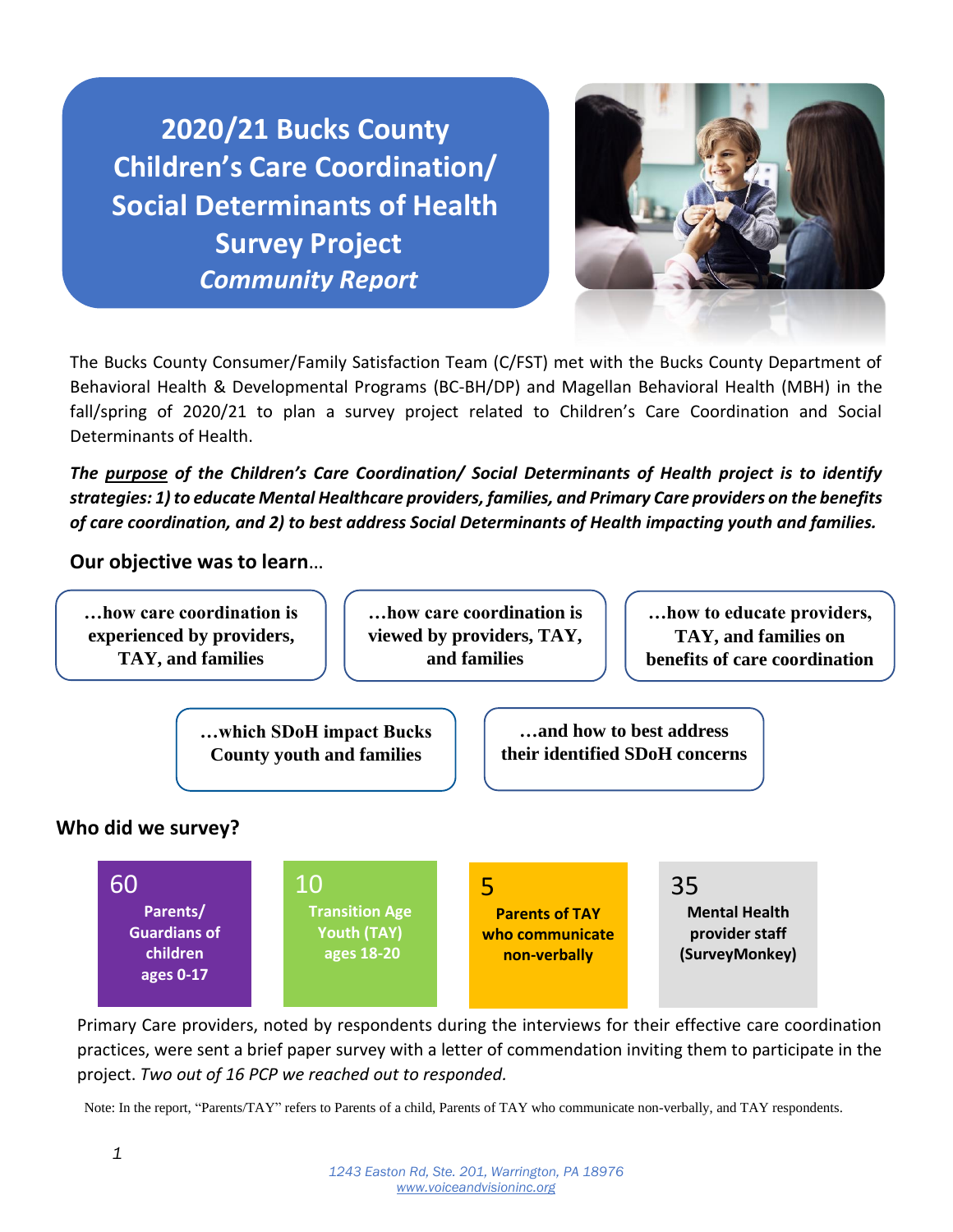

## *Care Coordination between MH Providers and PCPs*

❖ **Experience of Care Coordination: Majority of** *Children/TAY are connected to a PCP. Communication between MH providers and PCP is experienced by a minority of parents, while a majority of MH providers communicate at least sometimes with Primary Care Providers.*



❖ **How Care Coordination is viewed:** *Parents/TAY and provider staff generally view care coordination positively.*



Parents/TAY rated MH provider/PCP **communication** as "very important/important."

# 69%

Parents/TAY said **releases were signed** for MH/PCP communication



MH providers said that clients/parents "rarely" or "never" declined to sign a release

 $\triangleright$  Of the nine parents/TAY who did not sign a release, five said it was because no one asked them to sign a release.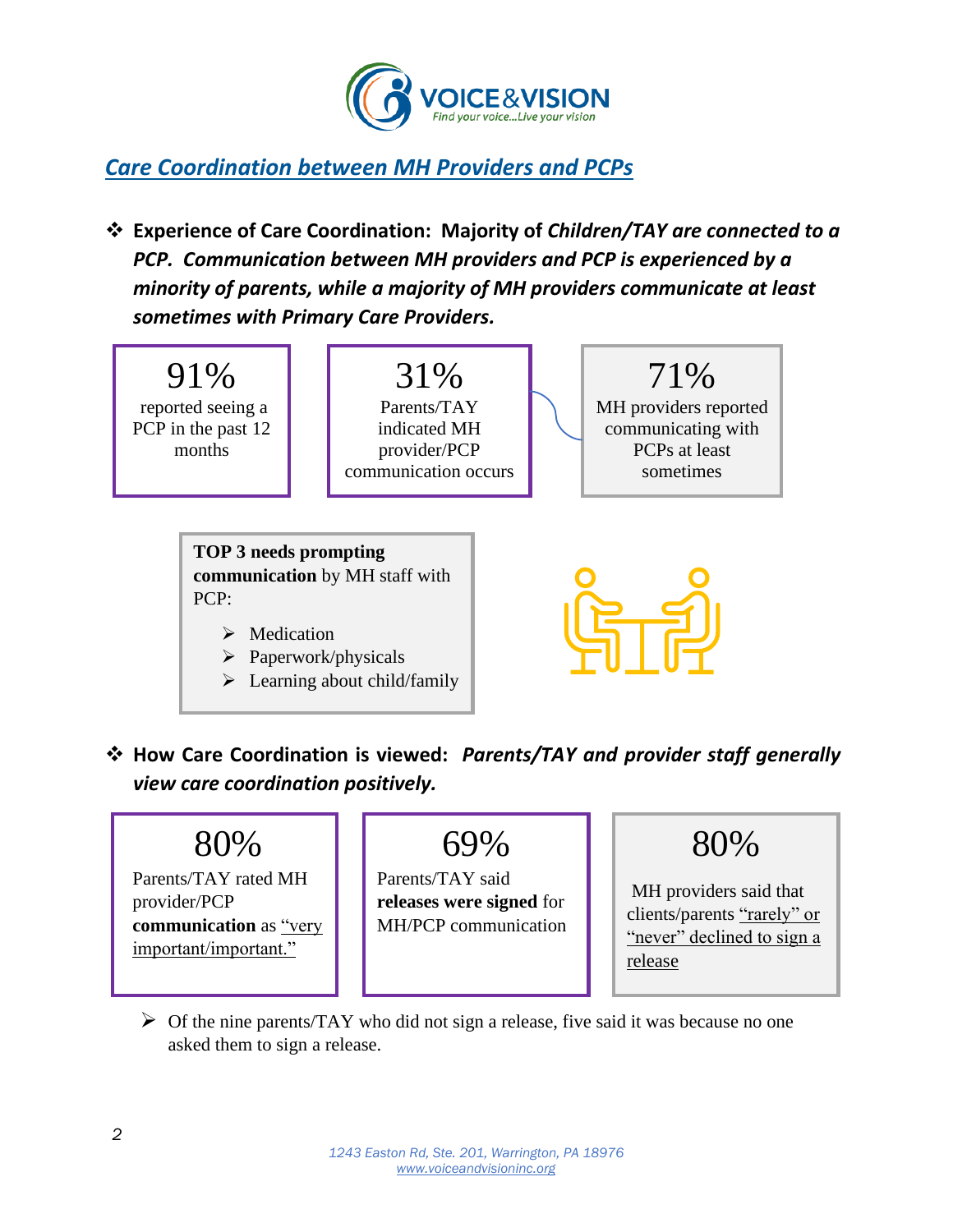

❖ **Educating providers/families on benefits of Care Coordination:** *Few parents/TAY said the benefits of MH/PCP communication are explained to them.*

**TOP 3 benefits of MH Provider/PCP communication** shared by parents, TAY, and MH provider staff:

- ➢ More comprehensive treatment
- ➢ Physical health impact on mental health
- ➢ Keeping everyone "on the same page"

25%

Parents and TAY indicated that the **benefits of MH/PCP communication had been explained** to them; most often by MH providers and/or PCP.

## *Social Determinants of Health Challenges and Solutions*

❖ **Which SDoH were most experienced?** *The frequency of SDoH challenges reported differed among TAY, parents, and provider staff.*

# 25%

Of all Parents and/or TAY indicated experiencing **3 or more SDoH challenges\***

 *\*(Parents 22%, TAY 30%, and TAY parents 60%)*

Following are **the top three SDoH challenges** reported by…

| <b>Parents &amp; TAY Parents</b> | <b>TAV</b>            | <b>Provider Staff</b>           |
|----------------------------------|-----------------------|---------------------------------|
| • Accessing MH treatment         | • Employment needs    | • Connecting to social supports |
| • Childcare needs                | • Household conflict  | • Accessing MH treatment        |
| • Insufficient income            | • Connecting socially | • Household conflict            |

## 71%

Parents/TAY with SDoH challenges indicated some/all were due to the COVID pandemic.



## 11%

Eight parents/TAY reported various healthcare insurance issues.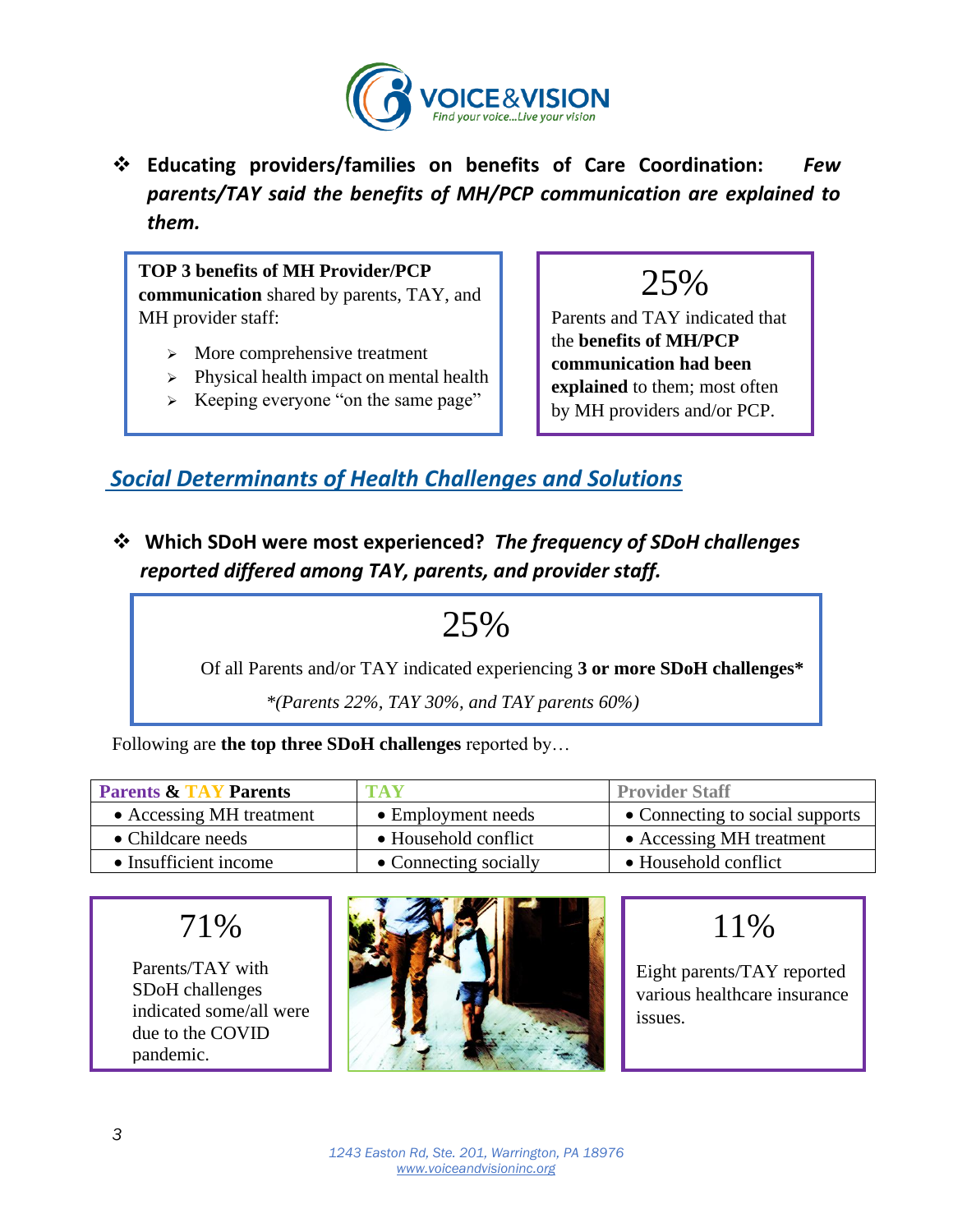

### ❖ **How to best address SDoH concerns:** *Respondents indicated a need for more help when facing SDoH challenges.*

## 35%

Of all **Parents/TAY\*** shared a variety of community, mental health, and governmental sources through which they received help or resources.

 *\*(18 Parents, 4 TAY, 4 TAY parents)*

28%

of those experiencing SDoH difficulties **(11 parents/TAY)** expressed **dissatisfaction with the support/assistance** they received to address SDoH needs/concerns.

*(Eight of these parents/TAY also indicated they had difficulty getting the help they or their child needed.)*

**Provider staff** indicated that **waitlists for resources/underfunded resources** and **lack of client follow-through** were the **most frequent barriers** they experienced when connecting clients/families to resources for SDoH needs. **Lack of transportation** and **mental health issues** were **additional barriers** they reported for their clients.

## *Overall treatment and support*

100% TAY parents

90% TAY

70% Parent of child

*Indicated life was better for child/TAY because of the treatment received.*

92%

Parents/TAY were always given the chance to make treatment decisions.

 $\triangleright$  Twenty-five parents/TAY "sometimes" (18%) or "always" (16%) had difficulty getting the help they needed. Eleven of these same parents/TAY indicated "limited or no availability of MH services" was the top difficulty they experienced.